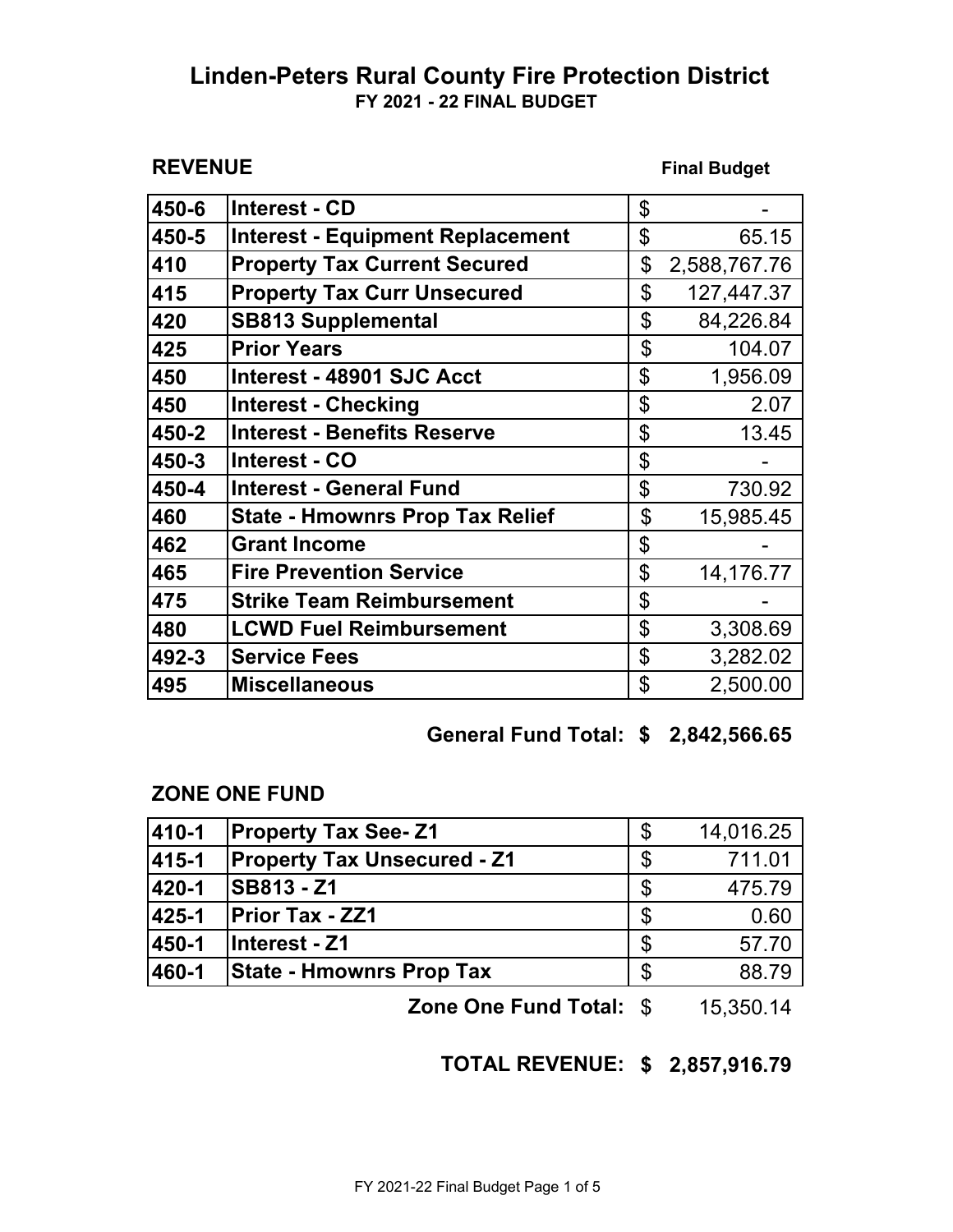## **EXPENDITURES**

| 500 - Personnel |  |
|-----------------|--|
|-----------------|--|

| 510 | <b>Salaries - Regular</b>            | \$<br>1,180,000.00 |
|-----|--------------------------------------|--------------------|
| 512 | <b>Salaries - Overtime</b>           | \$<br>90,000.00    |
| 513 | <b>Salaries - FLSA</b>               | \$<br>29,000.00    |
| 514 | <b>Salaries - Strike Teams</b>       | \$                 |
| 515 | <b>Salaries - Extra Help</b>         | \$<br>22,000.00    |
| 517 | <b>Salaries - Holiday</b>            | \$<br>68,000.00    |
| 518 | <b>Salaries - Volunteers</b>         | \$<br>9,000.00     |
| 519 | <b>Education Pay</b>                 | \$<br>9,000.00     |
| 521 | <b>Retirement</b>                    | \$<br>273,000.00   |
|     | <b>Retirement - Loan Payment</b>     | \$                 |
| 525 | <b>Social Security</b>               | \$<br>2,000.00     |
| 527 | <b>Social Security - Medicare</b>    | \$<br>20,000.00    |
| 530 | <b>Insurance-Medical</b>             | \$<br>240,000.00   |
| 531 | <b>Insurance- Medical (retirees)</b> | \$<br>60,000.00    |
| 532 | <b>Insurance-Dental</b>              | \$<br>15,000.00    |
| 533 | <b>Insurance - Vision</b>            | \$<br>2,500.00     |
| 534 | <b>Insurance - Life</b>              | \$<br>1,000.00     |
| 535 | <b>Insurance- Worker's comp</b>      | \$<br>125,000.00   |
| 536 | <b>Director's Fees</b>               | \$<br>6,000.00     |

## **\$ 2,151,500.00 Total 500 ꞏ Personnel:**

## **540 ꞏ Vehicle & Equipment**

| 542   | Fuel, Lube, & Oil                   | \$<br>22,000.00 |
|-------|-------------------------------------|-----------------|
| 543   | <b>Tires</b>                        | \$<br>1,500.00  |
| 544   | <b>Parts/Supplies</b>               | \$<br>9,000.00  |
| 545   | <b>Maintenance &amp; Repair</b>     | \$<br>20,000.00 |
| 547   | <b>Radios</b>                       | \$<br>15,000.00 |
| 549   | <b>SCBA</b>                         | \$<br>1,000.00  |
| 550-4 | <b>Small Tools &amp; Equipment</b>  | \$<br>16,300.00 |
| 551   | Medical equip, supplies, & oxygen   | \$<br>5,000.00  |
| 552   | <b>Ladder Purchase/ Maintenance</b> | \$<br>800.00    |

**\$ 90,600.00 Total 540 ꞏ Vehicle & Equipment:**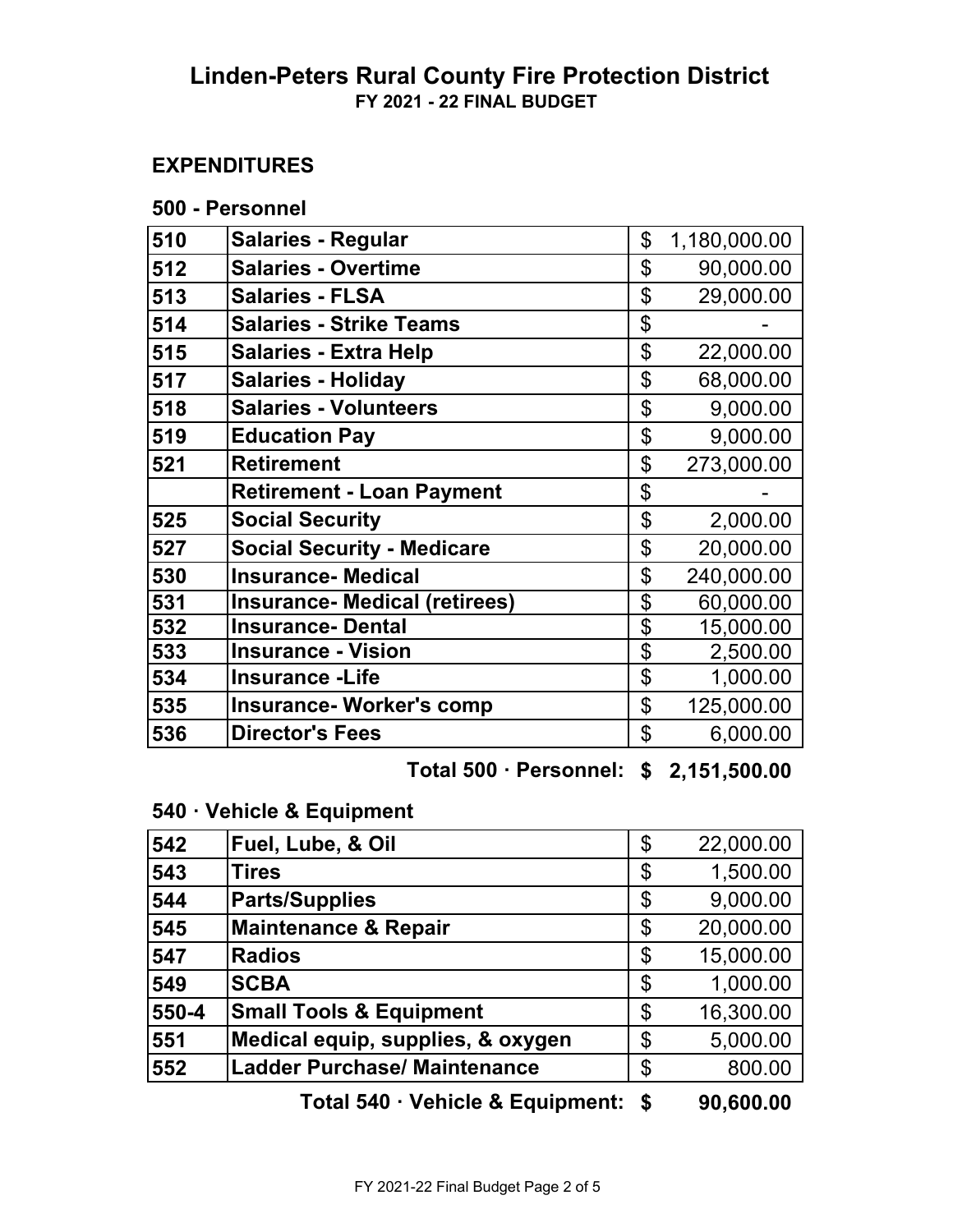# **560 ꞏ Buildings & Grounds**

| 545   | <b>Maintenance &amp; Repair</b>         | \$   | 12,000.00 |
|-------|-----------------------------------------|------|-----------|
| 564   | <b>Furniture</b>                        | \$   | 10,000.00 |
|       | Total 560 · Buildings & Grounds:        | - \$ | 22,000.00 |
|       | 600 · Supplies                          |      |           |
| 600-1 | <b>Grant Expense - Supplies</b>         | \$   | 10,000.00 |
| 602   | <b>Computer Hardware &amp; Software</b> | \$   | 15,000.00 |
| 606   | <b>Office supplies</b>                  | \$   | 8,000.00  |
| 607   | <b>Postage</b>                          | \$   | 500.00    |
| 608   | <b>Station Supplies</b>                 | \$   | 10,000.00 |
| 612   | <b>Towels &amp; Cleaning Chemicals</b>  | \$   |           |
| 613   | <b>Clothing-uniforms</b>                | \$   | 3,000.00  |
| 616   | <b>Clothing-Safety</b>                  | \$   | 14,000.00 |
| 625   | <b>Utilities- Electric/ Gas</b>         | \$   | 18,000.00 |
| 626   | <b>Utilities-Water</b>                  | \$   | 4,200.00  |
| 627   | <b>Utilities- Cable TV</b>              | \$   | 2,400.00  |
| 630   | <b>Utilities-Telephone/Cell/CAD</b>     | \$   | 4,600.00  |
| 631   | <b>Utilities - Garbage</b>              | \$   | 3,600.00  |
| 635   | <b>Fire Fighting Foam</b>               | \$   | 3,000.00  |
|       |                                         |      |           |

**Total 600 · Supplies: \$ 96,300.00**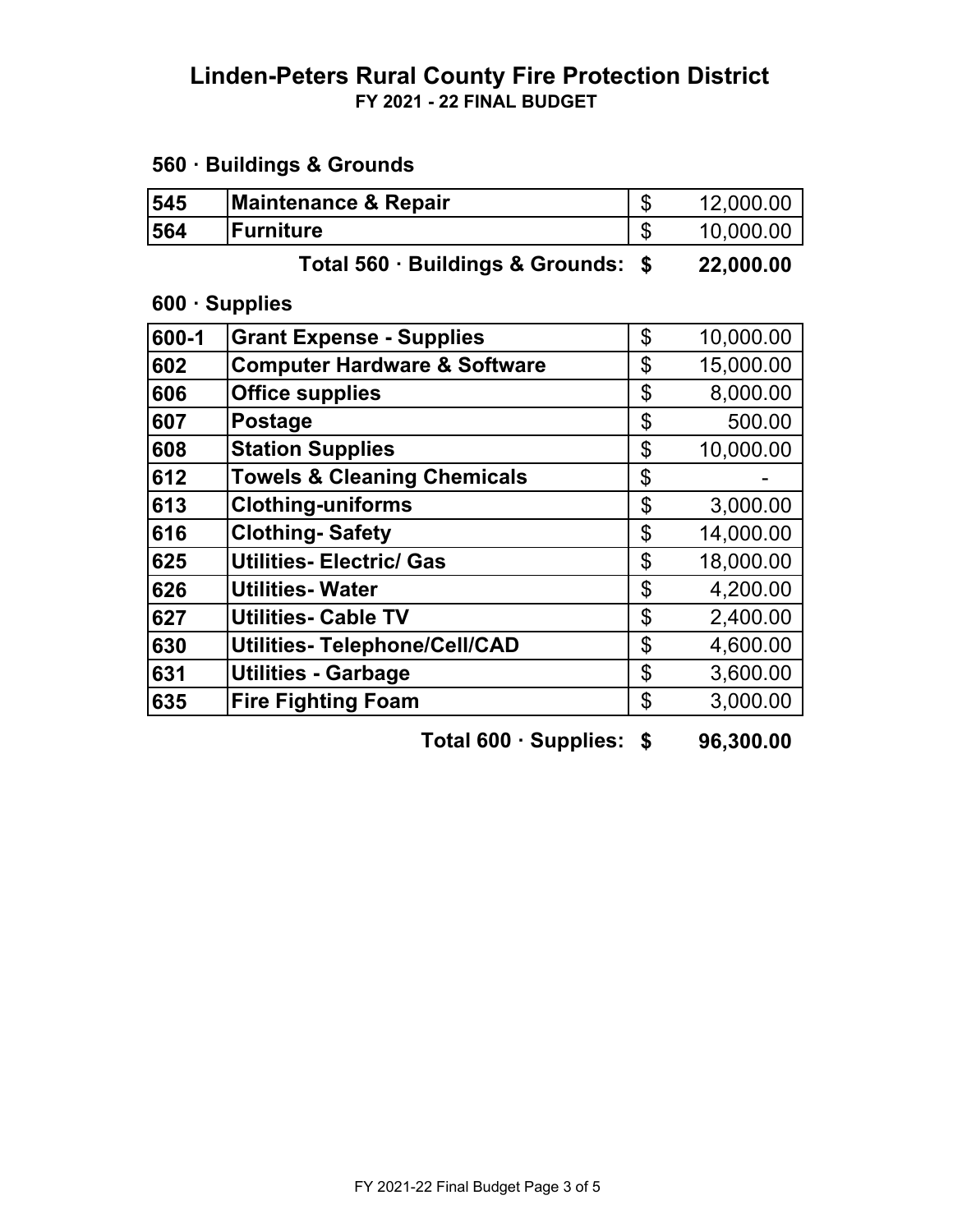**650 ꞏ Services**

| 652 | <b>Insurance/ Casul/ Eq/Bond</b> | \$<br>25,000.00 |
|-----|----------------------------------|-----------------|
| 655 | <b>Annual Audit</b>              | \$<br>17,000.00 |
| 656 | S.J. Co. Tax Admin Chg           | \$<br>40,000.00 |
| 657 | <b>Dispatching</b>               | \$<br>16,500.00 |
| 658 | <b>Computer Support</b>          | \$<br>5,000.00  |
| 665 | <b>Physical Exams</b>            | \$<br>3,300.00  |
| 667 | <b>Fire Prevention Bureau</b>    | \$<br>3,500.00  |
| 670 | <b>Assoc. Membership</b>         | \$<br>4,000.00  |
| 675 | <b>Training</b>                  | \$<br>12,000.00 |
| 676 | <b>Elections</b>                 | \$              |
| 677 | <b>Consultant Services</b>       | \$<br>3,000.00  |
| 678 | <b>Attorney Fee's</b>            | \$<br>5,000.00  |
| 690 | <b>Services Contingencies</b>    | \$<br>5,000.00  |
| 691 | <b>Bank Fees</b>                 | \$<br>1,000.00  |

**Total 650 · Services: \$ 140,300.00** 

- General Fund Total Revenue: \$2,842,566.65
- General Fund Total Expenditures: \$ 2,500,700.00
	- General Fund Ending Balance: \$ 341,866.65
- **695 ꞏ Zone 1**

| 696 | <b>Hydrant Rental</b>                   | \$<br>1,200.00  |
|-----|-----------------------------------------|-----------------|
| 697 | <b>Fire Hose and Appliances</b>         | \$<br>7,000.00  |
| 698 | S.J. Co. Tax Admin Chg                  | \$<br>300.00    |
| 699 | <b>Fire Hydrant Purchase</b>            | \$<br>7,000.00  |
|     | Total $695 \cdot$ Zone 1: \$            | 15,500.00       |
|     | Zone One Fund Total Revenue: \$         | 15,350.14       |
|     | <b>Zone One Fund Total Expenditure:</b> | \$<br>15,500.00 |
|     | Zone One Fund Ending Balance: \$        | (149.86)        |